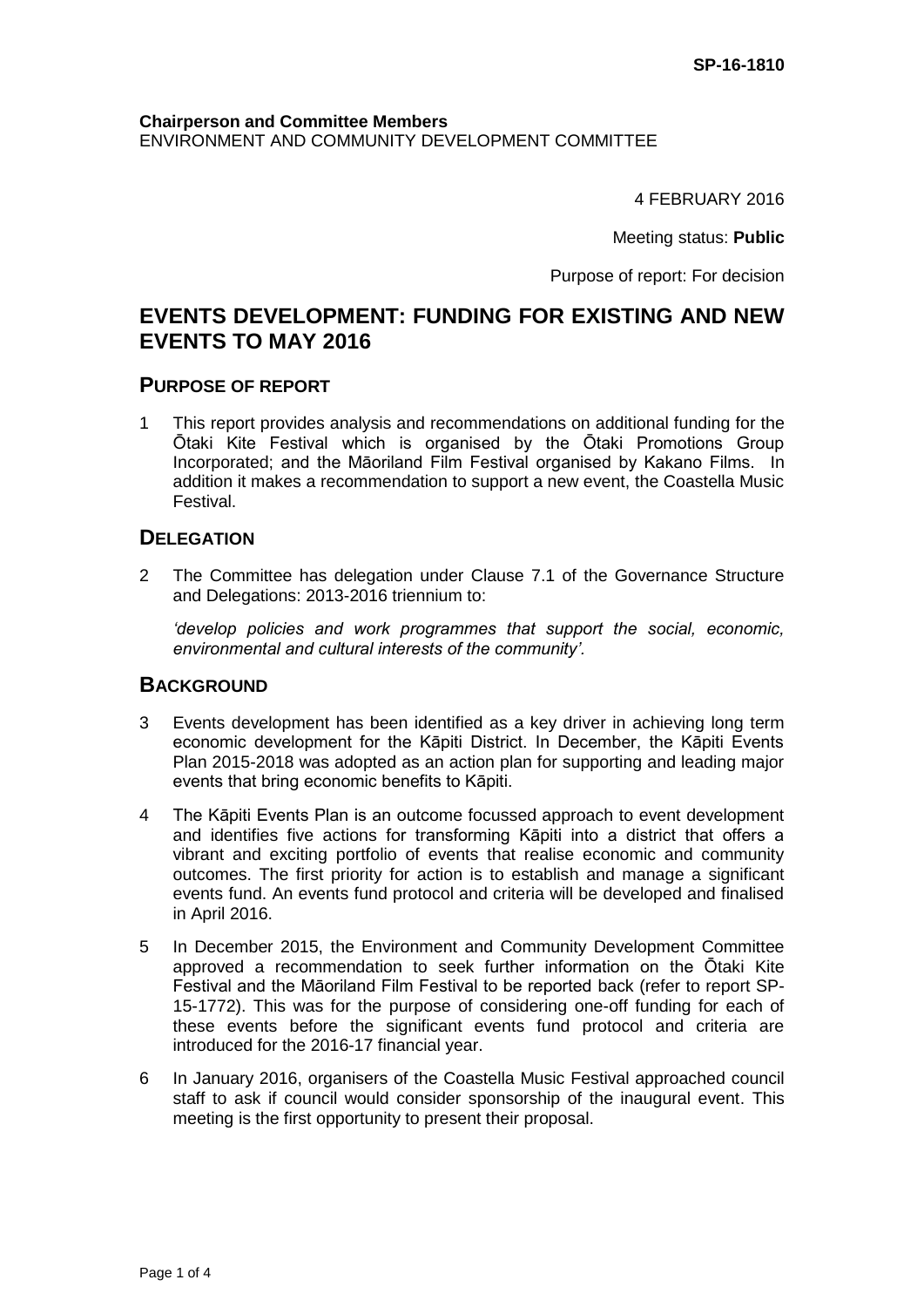# **ISSUES AND OPTIONS**

#### **Issues**

- 7 The event development criteria and protocol will not be established until April 2016. Currently \$50,000 is allocated within economic development activity to support event development.
- 8 In December, the Environment and Community Development Committee agreed to fund \$20,000 towards a Kāpiti Wings and Wheels event in January 2016 but this has since been postponed until further notice.
- 9 In addition, there is funding of \$49,000 available which was previously used for the Sustainable Home and Garden Show and has since been redirected to support event development. This was agreed at the Environment and Community Development Committee on 3 December (SP-15-1772).
- 10 The Māoriland Film Festival and the Ōtaki Kite Festival were identified as two significant events, unique to the district, enhancing Kāpiti's reputation as a diverse, vibrant and thriving district. Both events will increase the positive media profile for the district while gaining greater international exposure.
- 11 The Māoriland Film Festival is the largest international indigenous film festival in the southern hemisphere and attracts film-makers from across the world. The event is now in its third year and has increased in scope and size each year. In 2015, 5,000 tickets were sold to screenings. Festival organisers expect this to increase by at least 25% for the 2016.
- 12 Organisers estimated between 10,000 and 15,000 visitors attended the 2015 Ōtaki Kite Festival and larger numbers are expected this year. Renowned kite makers from Australia and Japan will be giving workshops and flight displays during the event.
- 13 Organisers hope to attract 1,500 visitors to the Coastella one day international music festival in its first year. They ran a sell-out music event at Tuatara Brewery last year and have considerable experience in the music events industry. In the first six hours of the event being listed on Eventfinda, there were over 1000 hits suggesting this will be a popular event. Within a few days of tickets going on sale, the first 200 early bird tickets were sold.

# **CONSIDERATIONS**

#### Policy considerations

- 14 The Economic Development Strategy provides the overarching strategic framework for event development and growing the visitor economy.
- 15 The Kāpiti Event Plan will provide a protocol for significant event funding for 2016.

## Legal considerations

16 There are no legal considerations.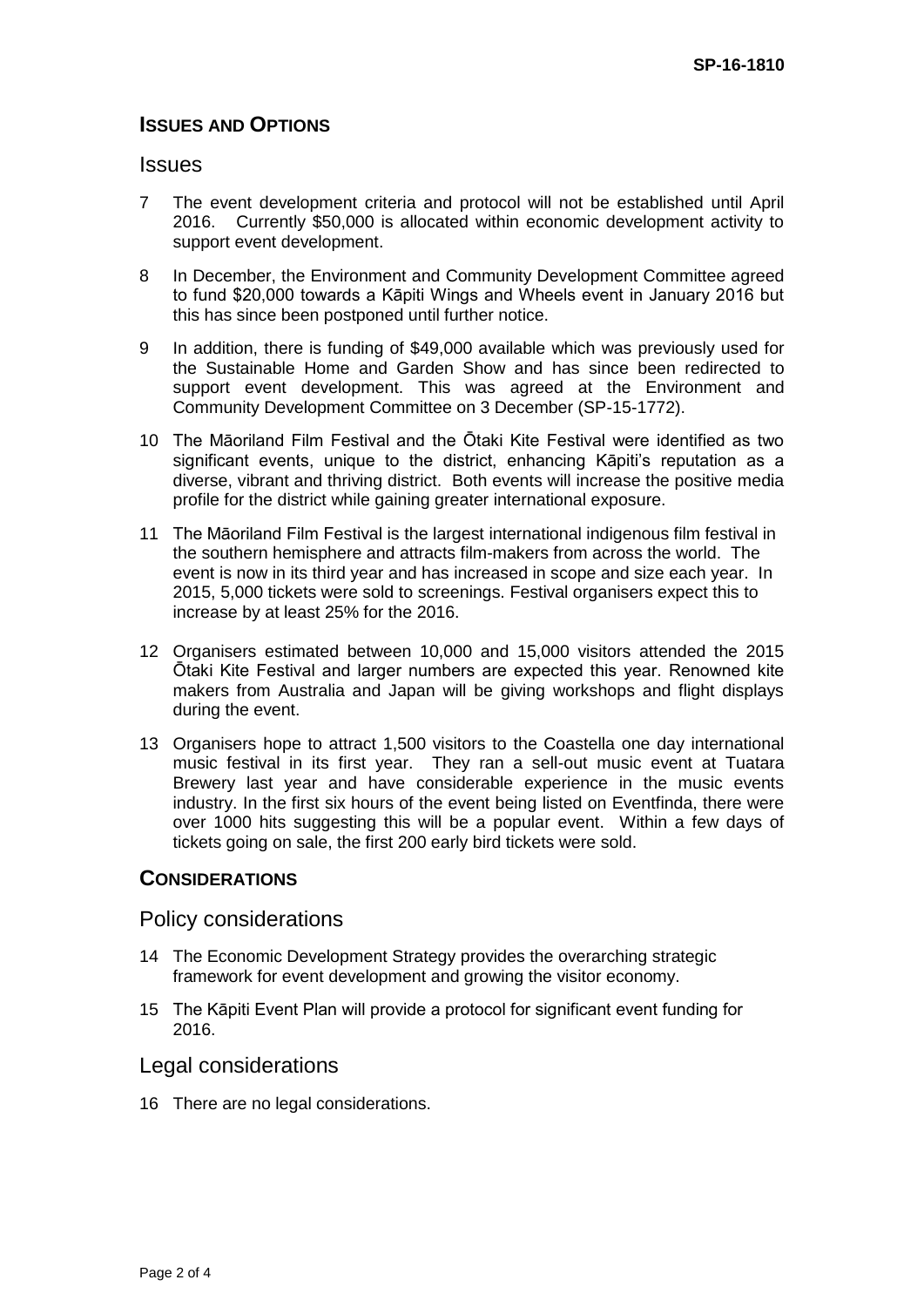# Financial considerations

- 17 There are funds allocated in the annual event development programme as defined by the overarching Kāpiti Economic Development Strategy for 2015- 2018. The amount of \$50,000 is allocated per annum as to the Long term Plan. In addition, approximately \$49,000 is redirected as a result of the cessation of the Sustainable Home and Garden Show.
- 18 The Māoriland Film Festival currently receives \$38,000 as a grant from council's Māori Economic Development Fund. The total cost of running the event is \$106,000.
- 19 The Ōtaki Promotions Group currently receives \$15,000 from Strategy and Planning budget for promoting Ōtaki and the kite festival. The total costs for the event is \$26,000.

## Tāngata whenua considerations

- 20 There has been and continues to be significant engagement and collaboration with iwi, hapu, marae and whanau on tāngata whenua considerations for both existing events:
	- Māoriland Film Festival received seed funding through the Māori Economic Development Fund for the past two years. In recognition of the huge success and overall economic and reputational benefits to the district, it is recommended that funding now be extended beyond the Māori Economic Development Fund.
	- Ōtaki Kite Festival organisers continue to seek guidance from kaumatua from Ngā hapu o Ōtaki to ensure kaitiakitanga principles are upheld. Organisers also involve Te Kura-ā- Iwi o Whakatupuranga Rua Mano and Te Wananga o Ruakawa in activities.
- 21 Coastella is a new event, being held on private land. To date there has been no engagement with tāngata whenua. However, the organisers are keen to collaborate with iwi and hapu on any relevant issues.

## **SIGNIFICANCE AND ENGAGEMENT**

#### Degree of significance

22 This matter has a low level of significance under Council policy.

## Engagement planning

23 An engagement plan is not needed to implement this decision.

#### **Publicity**

24 Publicity would be to support the marketing and promotion of the events. Any additional publicity could be in the form of a media release informing the community of the Committee's decision.

# RECOMMENDATIONS

25 That the Environment and Community Development Committee provide one-off funding of \$8,000 for the Ōtaki Kite Festival for: